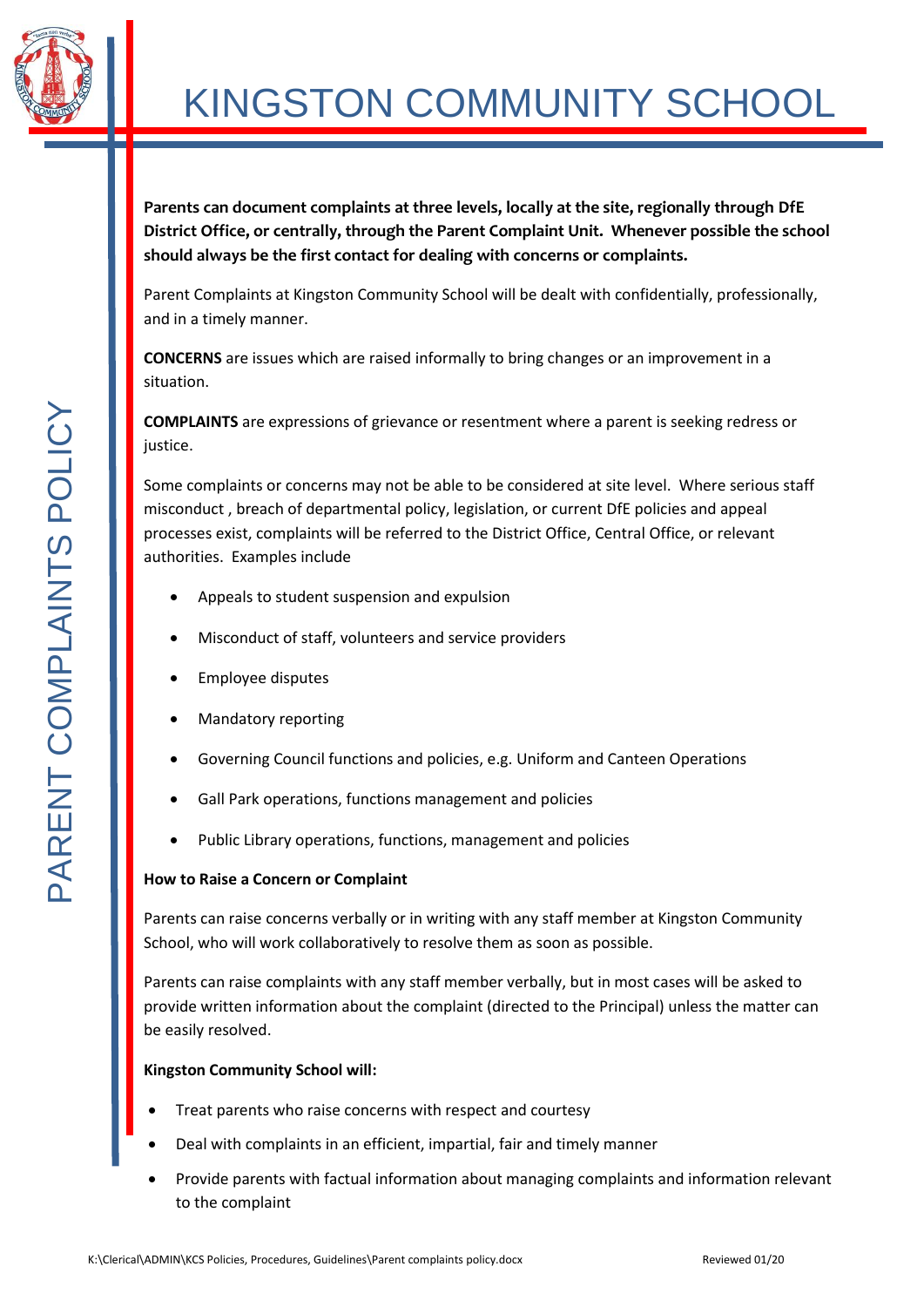- Contact parents within five working days after the complaint is received to discuss the matter.
- Listen to parents with empathy.
- Raise the concern or complaint with relevant parties as soon as possible
- Resolve complaints and concerns with acceptable outcomes for everyone.
- Inform parents if complaints have been referred elsewhere
- Provide parents with verbal or written information on action taken to resolve the concern or complaint

#### **DfE requests all parents raising complaints and concerns to**

- Provide complete and factual information about the concern or complaint.
- Treat people with respect and courtesy
- Maintain confidentiality
- Have realistic and reasonable expectations about what course of action is required

#### **When a complaint is not able to be resolved promptly it should be referred to a site leader who will**

- Keep notes of meetings, and phone calls
- Provide written correspondence of agreed actions and meeting outcomes to all concerned
- Maintain copies of written correspondence related to the complaint in the student file or Principals office

#### **Kingston Community School will consider the following things when a complaint is received including**

- Factual information that exists about the complaint, including who is involved
- Actions taken so far
- The outcome the parent requires
- A possible plan of action and protocols required to move the matter forward

#### **The following strategies will be used to resolve complaints at a site level**

- Identifying areas that require investigation or a response
- Allowing opportunities for all parties involved to express their concerns, present a point of view and clarify misunderstandings
- Apologies, if warranted, to assist aggrieved parties
- Changes to decisions, policies, procedures or practices
- Ensuring the event complained about does not occur again
- Referring the complaint on to relevant people for a decision to be made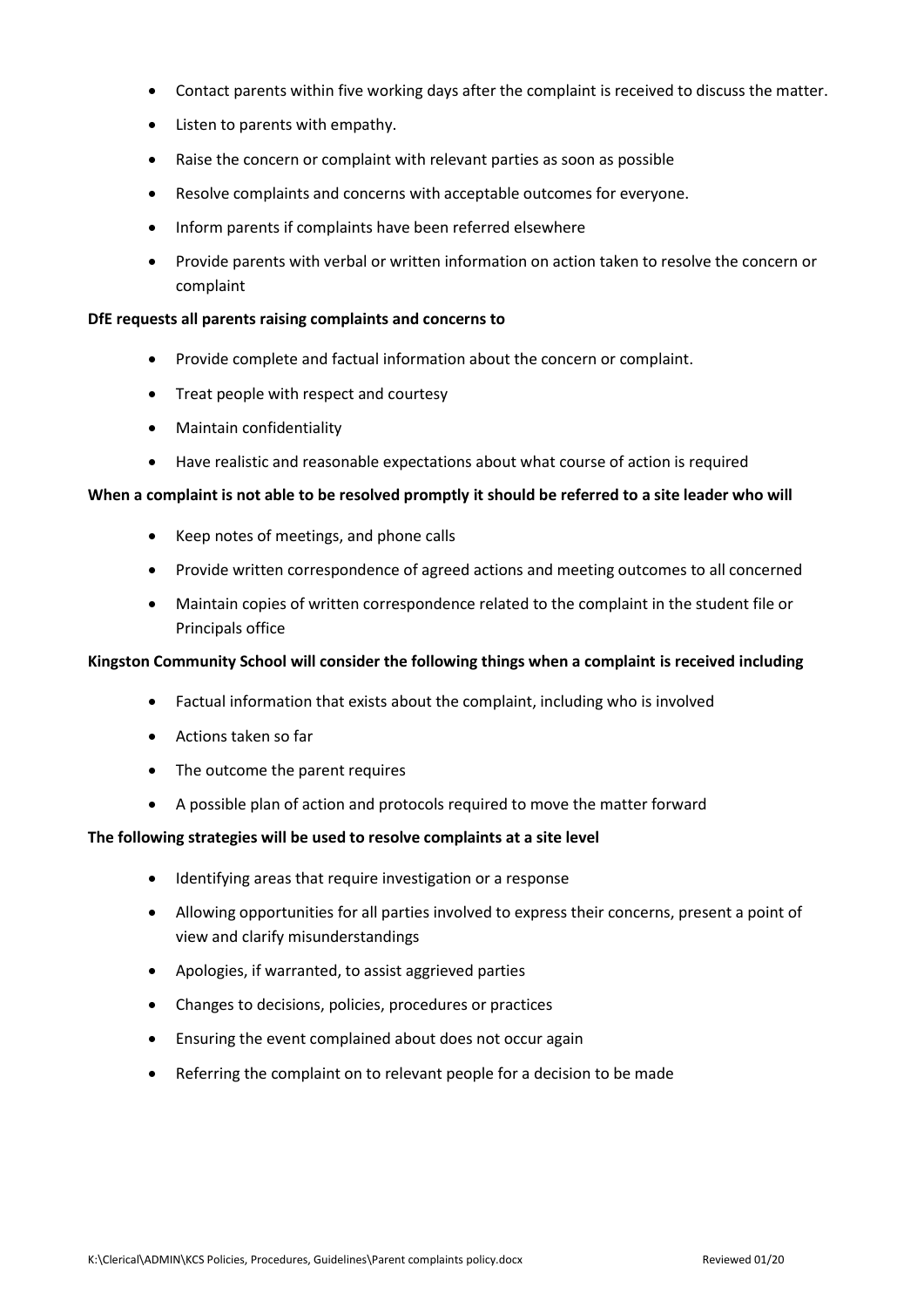#### **Taking a Concern or Complaint further**

When a parent is not satisfied with the outcome of a complaint management procedure or discusses their complaint directly with a site leader it is expected that KCS leaders, in consultation with the Principal, will

- Provide parents with relevant information to resolve the issue at site level
- Acknowledge receipt of a written parent complaint in writing within five working days
- Determine a course of action for the complaint between the parties involved
- Document the complaint process and outcome
- Provide parents with a site summary letter of the complaint, agreements, and actions taken to resolve the complaint
- Advise parents of their rights to refer the matter to the regional office if they are dissatisfied with the outcome, or if the complaint cannot be resolved at site level efficiently within fifteen days.

In cases where complaints are unsubstantiated, vexatious, or one of the parties involved are resistant to, or not committed to working towards a negotiated solution the site will involve the Regional Office who will make a decision in relation to the complaint, based on the evidence provided.

Parents can refer complaints to the Regional Office at any stage, however must be aware that initial complaints will be referred back to the site for resolution.

Parents will be supported with relevant information including Policies and Procedures, to assist with resolving complaints at Kingston Community School.

All parties involved in a complaint management process can bring a support person to any of the meetings held in relation to the complaint. This should be arranged beforehand and communicated to all concerned. Nominated people can only provide advice and support about the complaint process. They are not able to answer questions or speak on behalf of any of the parties or interfere with discussions.

If at any point a legal representative is engaged during a complaint management process our site will refer the matter to DfE Legislation and Legal Services Unit.

Parents can contact The Parent Complaint Unit hotline to seek advice and assistance about a school concern or complaints.

When complaints have not been resolved at our site or at a Regional level the Parent Complaint Unit will objectively review complaints, make decisions, and advise of outcomes within thirty five days in most cases.